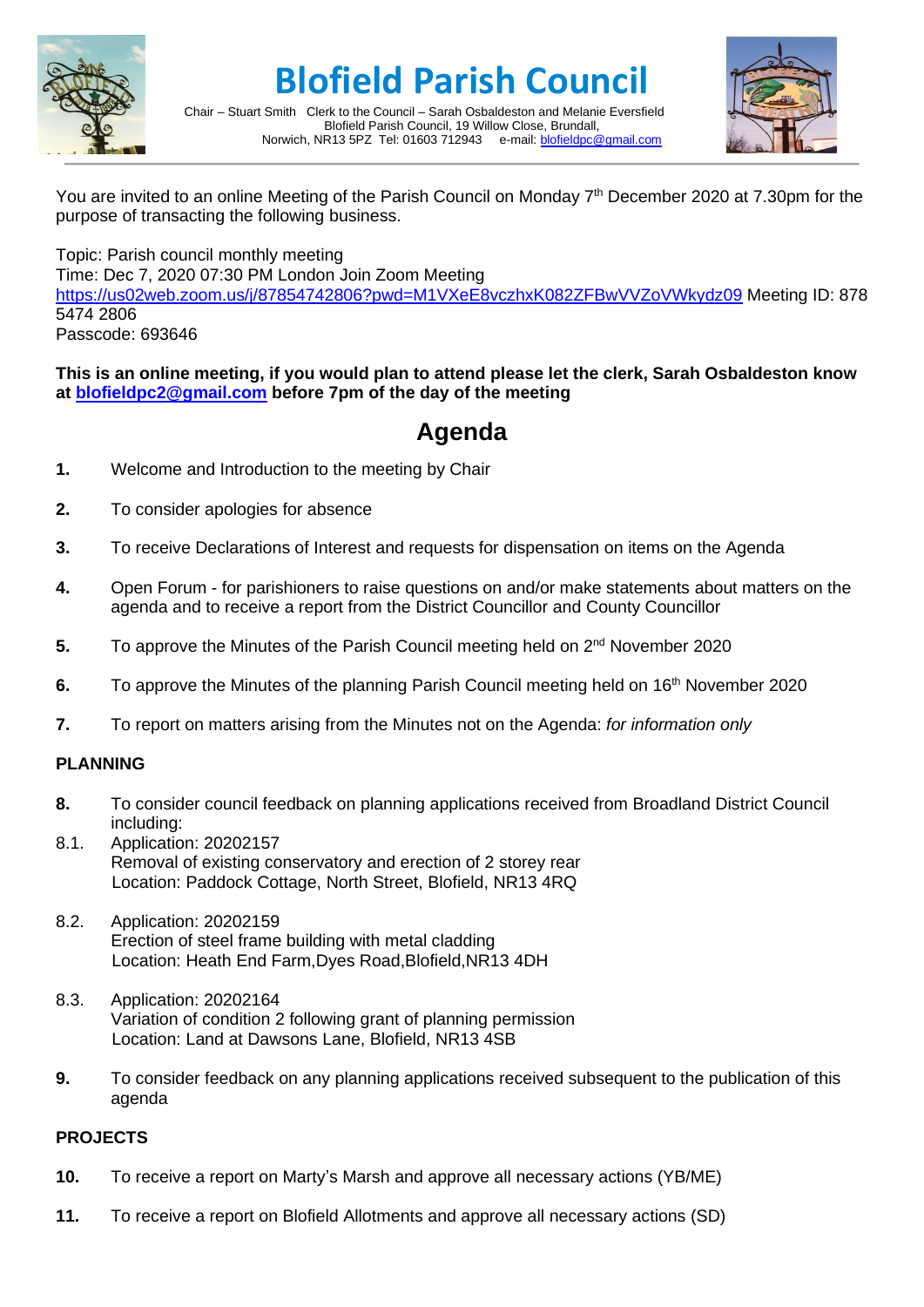- **12.** To receive an update report on Highways England A47 road plans (SD)
- **13.** To receive a report on Churchyard trees and agree any necessary actions (ME)
- **14.** To receive a report on Churchyard wall and agree any necessary actions (ME)
- **15.** To receive a report on Churchyard headstones and agree any necessary actions (ME)
- **16.** To receive an update report on the new school (SJS)
- **17.** To receive an update from the Community Projects working group and agree any necessary actions (SJS)
- **18.** To receive an update report on general projects and approve any necessary actions (ME)

#### **FINANCE**

- **19.** To approve invoices for payment & note internal financial report (SO/SD)
- **20.** To agree the budget and recommendations for 202021 and set the precept figure (SO)
- **21.** To note receipt of the external Auditors report (SO)
- **22.** To agree Garden Guardian quotation for grounds maintenance for 202021 (SO)

#### **UPDATES / CONSIDERATIONS**

- **23.** To receive an update on parish playgrounds and agree any necessary actions (SS/SD)
- **24.** To agree improved communication on council activities within the parish (SJS)
- **25.** To approve a churchyard inspection form (ME)
- **26.** To receive an update from the recent local authority cluster meeting and agree attendance on 12<sup>th</sup> January 2021 (ME)
- **27.** To consider immediate funding request for Acle food bank and apply for COVID hardship grants to maintain and continue support (SO)
- **28.** To consider a flooding solution for Globe Lane (ME)
- **29.** To agree the distribution of PPE face visors within the parish (SJS)
- **30.** To note a Blofield Courthouse report (RC)
- **31.** To receive a speedwatch report (PC-B)
- **32.** To receive the Clerk's Report & Correspondence (SO)
- **33.** To agree council meeting dates for 2021 (SO)
- **34.** Other reports and items for the next agenda *for information only*
- **35.** To note the date of the next Parish Council Meeting Monday 11<sup>th</sup> January 2021 online at 7:30pm
- 36. To note the date of the next Parish Council planning meeting Monday 25<sup>th</sup> January 2021 online at 7:30pm